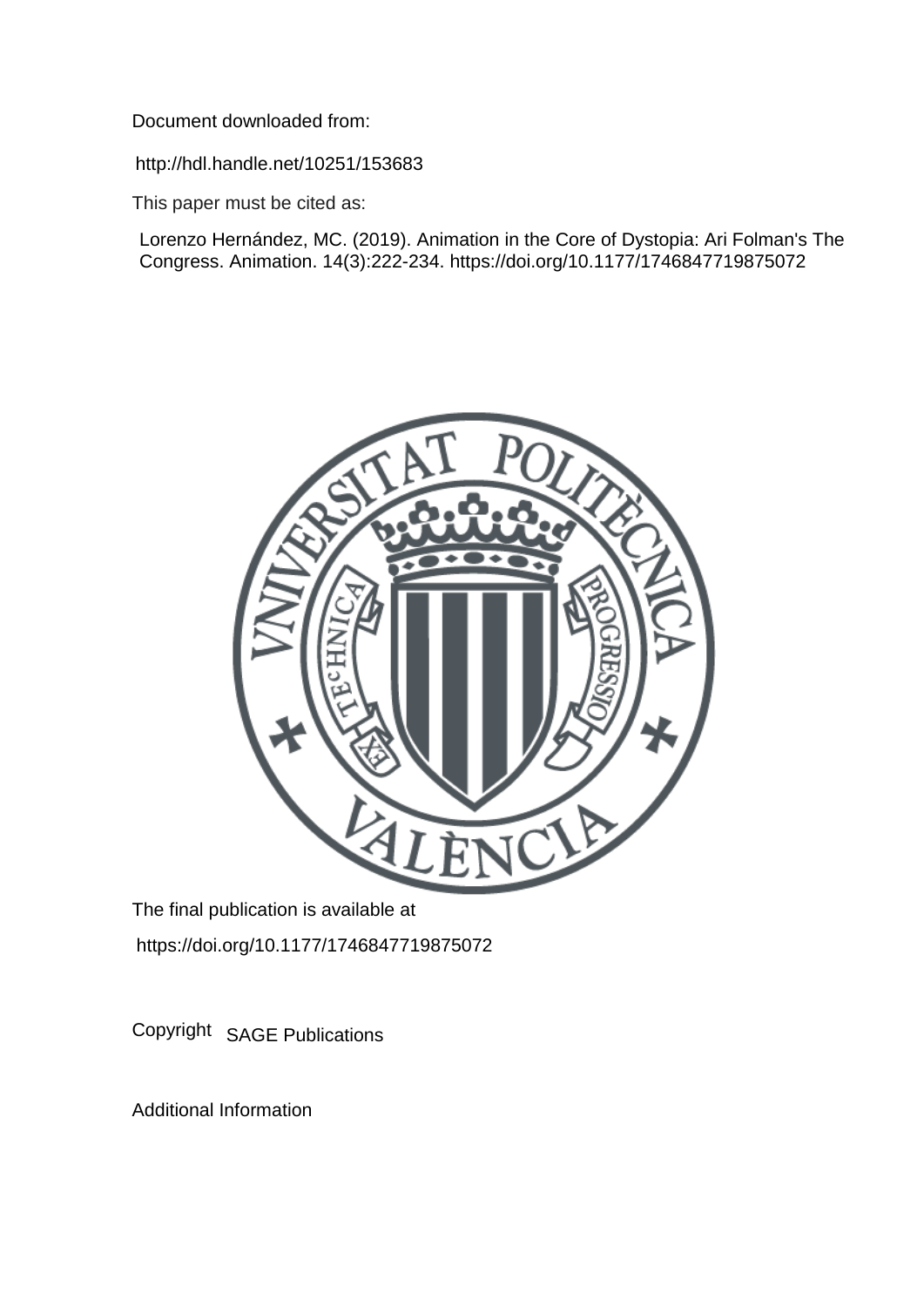# Animation in the core of dystopia: Ari Folman's *The Congress*

# **Abstract**

Ari Folman's *The Congress* (2013) takes freely from the Stanisław Lem's dystopian view from his Sci-fi novel *The Futurological Congress* (1971) to propose the gradual dissolution of the human into an artificial form, which is *animation*. By moving the action of the novel from a hypothetical future to contemporary Hollywood, Ari Folman gives CGI animation the role of catalyst for changes not only in the production system, but for human thought and, therefore, for society. This way, the film ponders the changing role of performers at the time of their digitalization, as well as on the progressive dematerialization of the film industry, considering a dystopian future where simulation fatally displaces reality, which invites relating *The Congress* with Jean Baudrillard's and Alan Cholodenko's thesis on how animating technologies have resulted in the *culture of erasing*. Moreover, this essay highlights how Lem's metaphor on the manipulation of information in the Soviet era is transformed in the second part of *The Congress* into a vision of cinema as a collective addiction, relating it to Alexander Dovzhenko's and Edgar Morin's speculative theories of *total film* — which become close to the potentialities of today's Virtual Reality and Augmented Reality. As well, although *The Congress* is a disturbing view on film industry and animating technologies, its vision of film is nostalgically retro as it vindicates an entire tradition of Golden Age animation that transformed the Star System into cartoons, suggesting the fictionalization of their lives and establishing a postmodern continuum between animation and film.

# **Key words**

Ari Folman, Stanisław Lem, Robin Wright, animation, simulation, adaptation, double, Star System, Hollywood, Holocaust, virtual.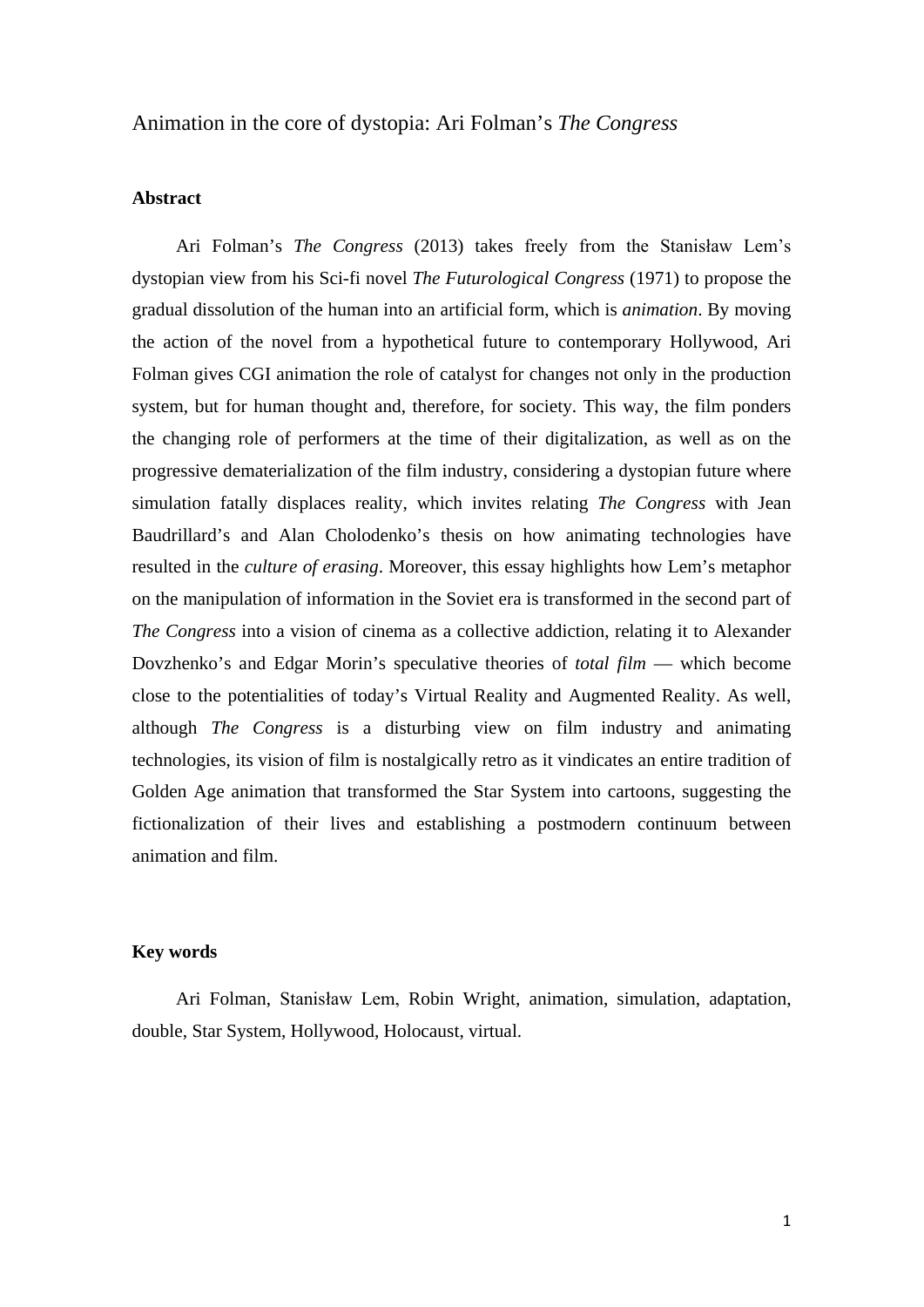### **Introduction**

Ari Folman's *The Congress* (2013) provides an unexpected re-reading of the satirical science fiction novel *The Futurological Congress* (*Kongres futurologiczny,*  1971) by Polish writer Stanisław Lem, colored with a nostalgic view of cinema as a profession, of animation as a refuge to the imagination, and of the human that inevitably mutates when coming in contact with what we call *progress*. Ari Folman, better known for his preceding feature film *Waltz with Bashir* (*Vals im Bashir*, 2008) — an animation documentary nominated for the Oscar® for Best Foreign Language Film in 2009 —, has adapted Lem's fable into film to portray our resistance in accepting reality and the consequent need for evasion, placing animation (and *animating*) [1](#page-6-0) technologies at the center of the dystopian apparatus. This way, if the novel *The Futurological Congress* was an allegory about the manipulation of information and the lack of freedom, Folman transports Lem's idea of a collectively organized dream to a very near future, with Hollywood transformed into a source of narcotizing power.

However, *The Congress* is, first and foremost, a vision of cinema from cinema itself, where imagination walks on the footprints of the real. Just as Folman's real persona — in animation form — starred *Waltz with Bashir*, the main character in *The Congress* is none other than the actress Robin Wright playing herself — including allusions to her life and titles from her filmography, such as *The Princess Bride* (Rob Reiner, 1987)—, although moving to an immediate future in which the actors are being replaced by their digital avatars. Robin Wright's agent (Harvey Keitel) convinces her to sign a Faustian pact that Jeff Green (Danny Houston), the producer at Miramount, offers her, according to which Robin would agree to being scanned for her subsequent employment in the blockbusters that she would never want to film; in exchange, she will have to retire from the acting world. Like in Oscar Wilde's *The Picture of Dorian Gray,* the animated double in *The Congress* assumes what the model does not desire; but the cannibalistic price will be immense once *Robin Wright* is within anyone's reach.

Although compared to Leos Carax' cult film *Holy Motors* (2012) and Satoshi' Kon's exuberant fantasy *Paprika* (2006), since its premiere in the Director's Fortnight in Cannes 2013, *The Congress* has sparked all sorts of reactions from critics, oscillating from serious questioning (Debruge, 2013; Hutchinson, 2014) to reserved acceptance (Brooks, 2013; McCarthy, 2013) and, less frequently, the welcomed enthusiast (Tafoya,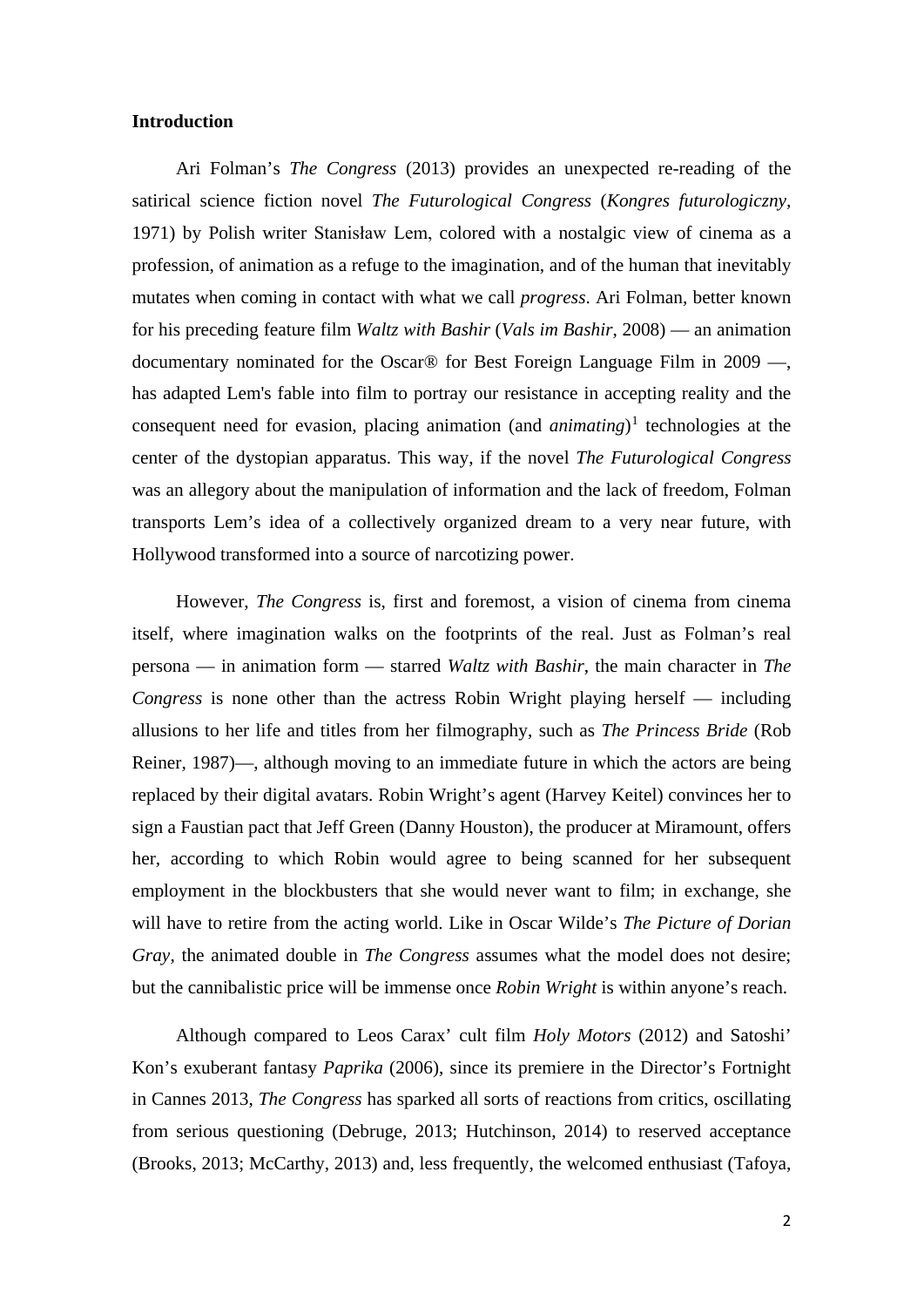2014). On occasions the weak points that have been highlighted have been the disparity between the original literary version and its free adaptation to cinema,<sup>[2](#page-7-0)</sup> and even some controversy originating from the animated part<sup>[3](#page-7-1)</sup>, to such a degree that the first 55 live action minutes have been considered 'the good part' of the film. [4](#page-7-2) Nevertheless, an exploration of *The Congress* is necessary because it allows us to approach it with a renewed vision of such an old, and at the same time young, medium such as cinema.

Stanisław Lem's science fiction novel was set in the near future; its protagonist, the space explorer Ijon Tychi transcribes with a satirical tone the experience of his travels through different dimensions. Lem composed his adventures in a cycle of five novels, whose writing took from 1957 to 1987. In spite of this, the scene described by Lem more than four decades ago disturbingly evokes many of the global dangers that hover over our present day, such as overpopulation, the chemical and genetic manipulation of food, or the threat of terrorism. In *The Futurological Congress*, Tychi travels to Costa Rica to attend a multitudinous meeting where the congress participants try to impede or hold back, in some way, the end of the known world. But when a rebel cell invades the hotel, Tychi suffers irreparable wounds and is frozen until a cure is found. After his hibernation, Tychi is resuscitated in the year 2039 and it is then when he finds a society in which peace and an extreme well-being reign, in an idyllic world where nature and luxury co-exist. All this has been possible thanks to the generalized consumption of 'psychemical' drugs with which the citizens see their most hidden fantasies come true, but, as a result, spontaneity and aggressiveness become inhibited. Nevertheless, under this appearance Tychi discovers reality, camouflaged by the government through the use of vaporized chemicals, the 'mascons' that '*falsify* the world' (Lem, 1974[1971]: 113).

From such a devastating novel, Ari Folman has transformed its discourse of prevention against totalitarian systems into a critique of capitalism. However, it is important to note that the reference to the novel in the film does not begin until its second part, when we see the future that awaits Robin Wright around the year 2033.

Although *The Congress* is not an entirely animated film, Ari Folman uses the idea of animation as a conceptual apparatus to propose his view on Hollywood, his criticism towards capitalism, and, above all, his fear of a future where the virtual may prevail over the real. Significantly, *The Congress* handles two different concepts of animation: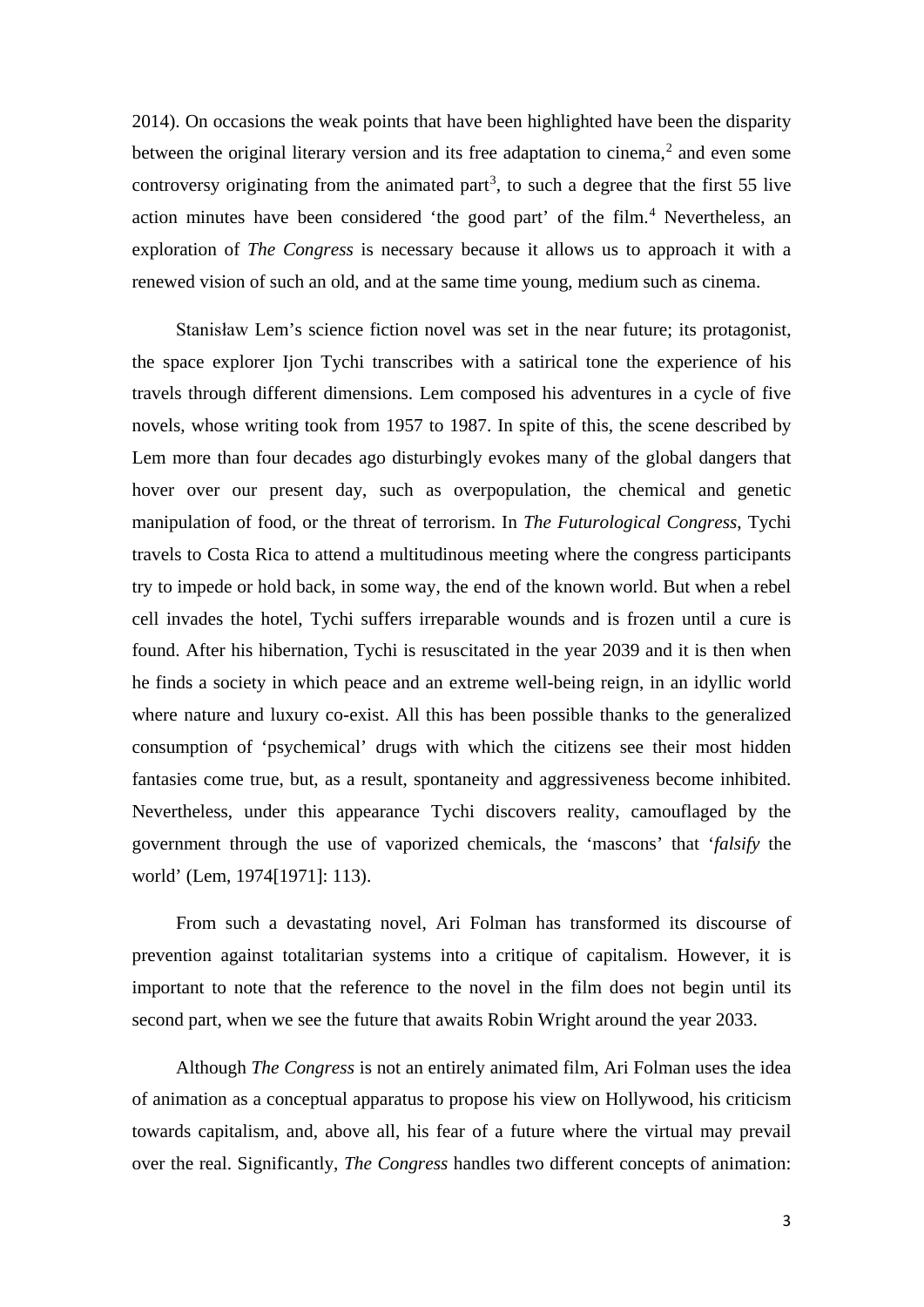first, animation as a *simulation* —the CGI suggested by live action means in the first part of the film —, and animation as *imagination*, materialized through stylized animated drawings in the film's second part. Then, the subsequent sections will explore the following ideas: firstly, a potential scenario where the virtual —in the form of CGI animation — is capable of deplacing the real, eventually sowing the seed of social destructuration; secondly, the representation of a hallucinatory state through a cartoonlike animation dream, which corresponds to an *expanded* experience of cinema; thirdly, the paper will delve into the parallel lives of Hollywood celebrities who starred Golden Age cartoons, suggesting the fictionalization of their lives and establishing a continuum between animation and film.

### **1. CGI animation, a phantom menace? Digital doubles in** *The Congress*

Jean Baudrillard intuited that 'all forms of high technology illustrate the fact that behind its doubles and its prostheses, its biological clones and its virtual images, the human species is secretly fomenting its disappearance' (1997: 24). Ari Folman develops the first part of his film by posing film industry as a system that has pushed 'Frankenstein's ideology' (Burch, 1999[1991]: 38) to the limit, with the key idea of CGI animation doubles replacing human players in the filmmaking process. As well, in *The Congress* we can find echoes of Sergei Eisenstein's criticism towards Hollywood around 1940, when he referred to 'those who work in film and lead their viewers to forget about truth in life, and into the golden dream of lies', in order to 'distract the attention of 'the man on the street' from the authentic, serious problems of relations between labor and capital' (Eisenstein, 2011[1940-48]: 10-11). If Eisenstein believed that Hollywood was capital's accomplice, Folman suggests that it is precisely neoliberalism that creates the problems of work, camouflaged by that oblivion that induces sleep, the 'weapon to disarm the struggle' (ibid. 11).

The first part of the film, the most cohesive, takes place in a supposed present moment — set around 2013 — and develops entirely as a live action film. Here, Hollywood is introduced as an increasingly less profitable system, where it will be of the greatest interest to replace human labor by technology. Therefore, the new movie stars will be the digital avatars of those actors and actresses who previously agreed to be scanned — and then, to be retired. Immediately afterwards, Hollywood producers will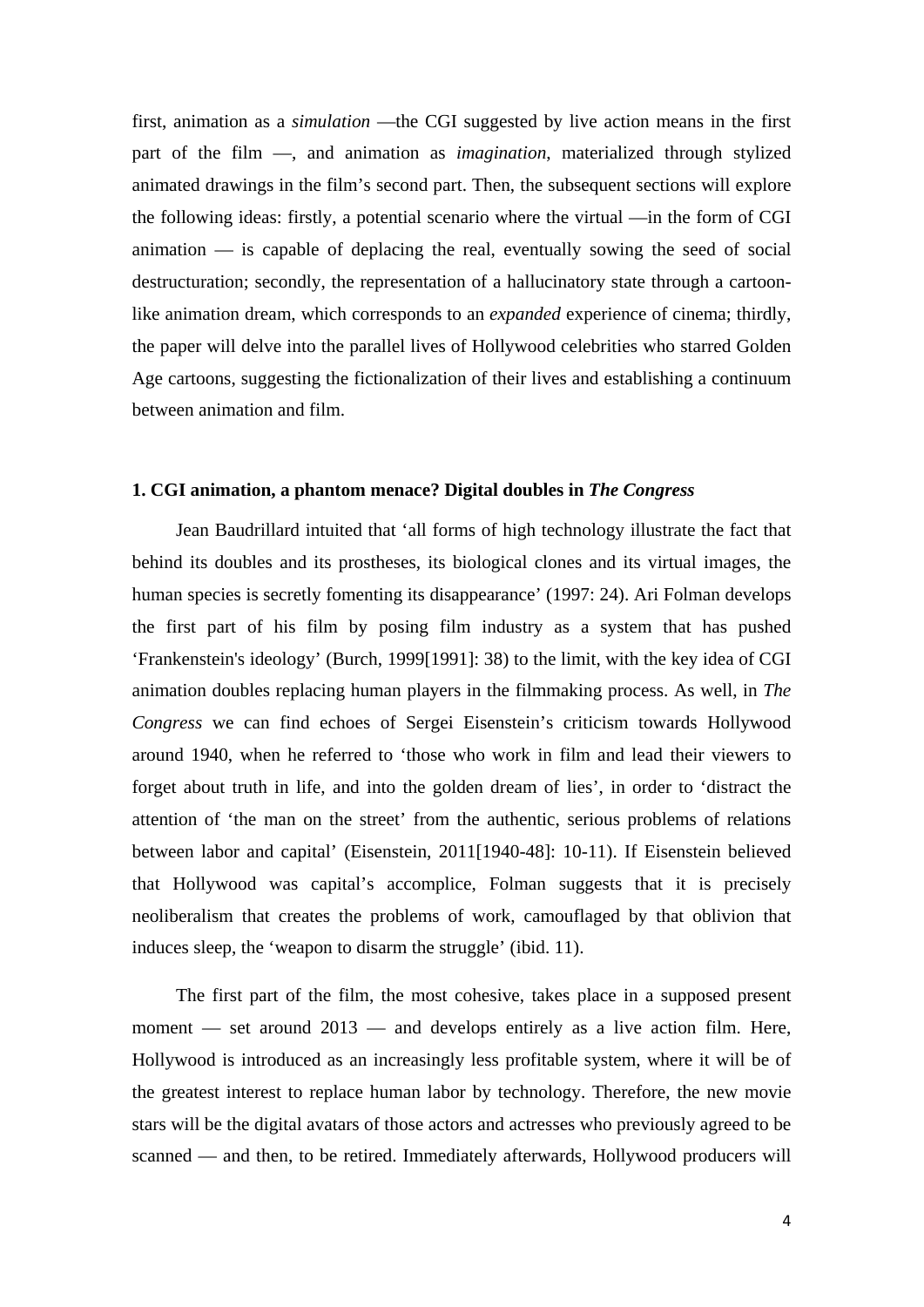dispense with the rest of the film crew: cameramen, photography directors, sound technicians, etc. Instead, all new movies will be just CGI animation, though indistinguishable from live action films.

This part of the film offers a reflection on what may happen next in Hollywood, where the inclusion of digital actors in films — by using Motion Capture or other devices — is increasingly frequent. Actually, Robin Wright herself took part in the virtual cast in Robert Zemeckis' *Beowulf* (2007), as the Queen Wealthow. However, following the narrative needs of *The Congress*, CGI animation scenes in the film have been represented by live action footage. The idea of animation *as simulation* is understood in Folman's film as a production model that aims to redirect the paths of Hollywood towards more viable — though not more artistic —formulas. Although Folman does not openly question the technology or the intentions behind visual effects cinema, he just warns of the dangers of a system that decides to dispense with the human element.

In this sense, *The Congress* establishes connections with other Hollywood films that have already suggested the menaces of impersonating people through digital simulations, long before technology made it possible. For instance, already in 1987, in the film *The Running Man* (Paul Michael Glaser), Arnold Schwarzenegger is trapped into a TV reality show — a perverse instrument of a police state, which dazzles the audience with the search and execution of criminals, live. However, given the inability to capture Schwarzenegger, the television network decides to broadcast the digital simulation of the hero's detention and demise — with a collateral effect, causing the demise of an actor who served as a model for the simulation.

Likewise, the movie *S1m0ne* (2002), by Andrew Niccol,<sup>[5](#page-7-3)</sup> is a dark comedy about the possibility of converting a digital avatar to a movie star — without the audience's awareness of it. In *S1m0ne*, Viktor Taransky — played by Al Pacino — is a movie director who desperately needs to finish his film, after the abandonment of its female star. Coincidentally, a new simulation system comes into his hands, with which he can create from scratch a virtual actress, and direct her by programming her dialogues and expressions, all inside a simple computer. Significantly, the animated actress, Simone — named after the software 'Simulation One' —, has a library of expressions data from the repertoire of classic movie stars: thus, Simone (played in the film by the actress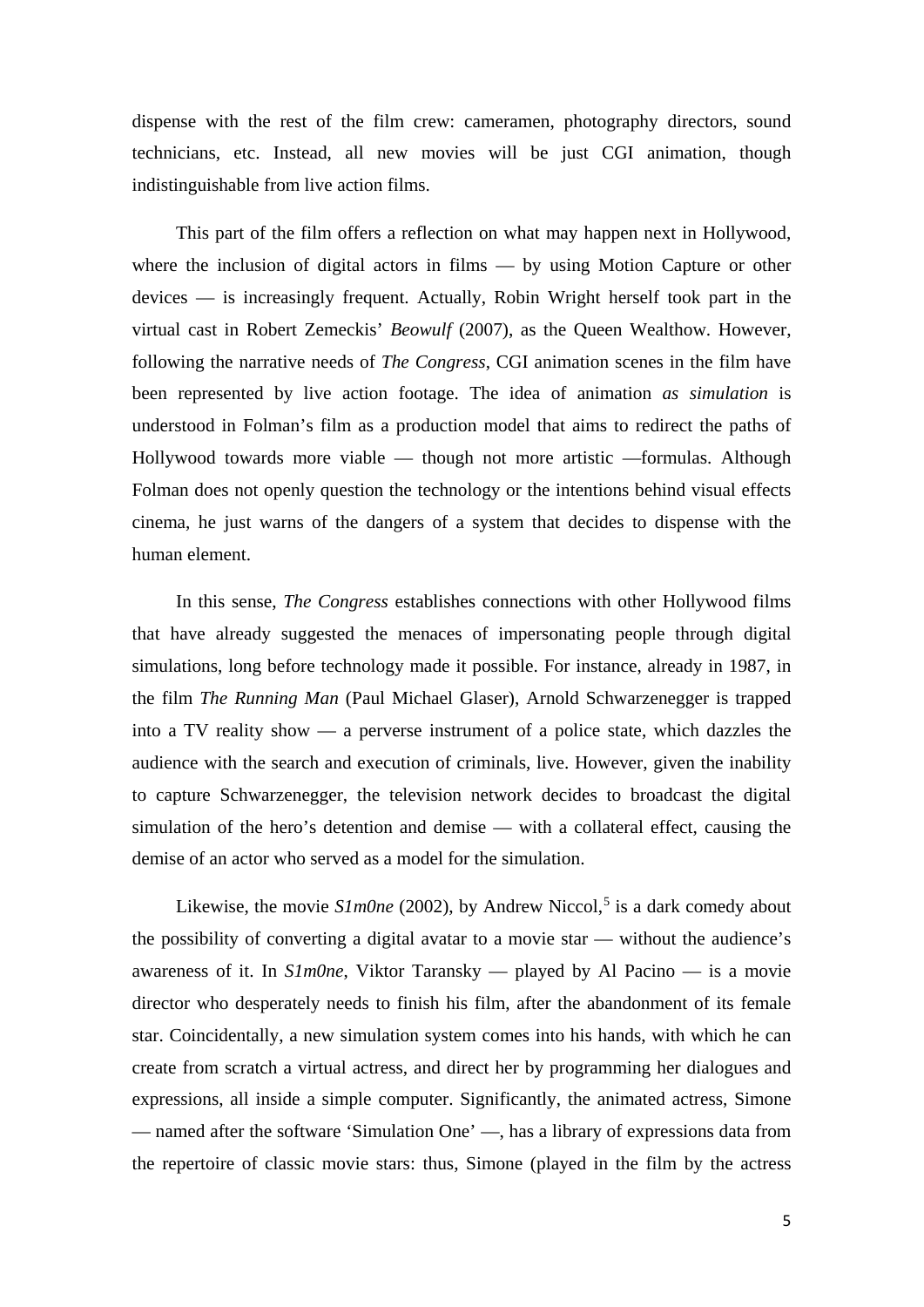Rachel Roberts) may perform a bit like Audrey Hepburn, but also like Lauren Bacall. Old movie stars are suggested here as a paradigmatic model for the virtual one, while the last becomes an alternative model for reality — not in vain, the actress who left the filming, Nicola Anders (Winona Ryder), returns to the studio, claiming to have learned a lot from Simone and that she is ready to shoot again. In this sense, *S1m0ne* anticipated a situation very akin to today's filmmaking, which is explained by the director in the film — significantly called *Viktor*: 'our ability to generate fraud is greater than the ability to detect it', to which Simone responds with the following line: 'I am the death of the real'.

The virtual as the death of the real: this is also Ari Folman's claim in *The Congress*, which will be taken to its ultimate consequences when the imaginary world takes the place of reality at the end of the movie. As Baudrillard foresaw, 'there is no place for both the illusion of the world and a virtual programming of the world. There is no place for both the world and its double' (Baudrillard, 1997: 27). To date, however, synthesizing reliable human characters is still a pending issue, as evidenced by the 'uncanny valley' effect<sup>[6](#page-8-0)</sup> aroused by films that include digital versions of movie stars such as Peter Cushing or young Carrie Fisher in *Rogue One* (Gareth Edwards, 2016), or the robot Rachel in *Blade Runner 2049* (Denis Villeneuve, 2017). In this sense, CGI animation has provided a sort of spectral afterlife to those artists whose beauty, youth, or life itself, has already been extinguished — an afterlife like that of wax museums.

In *The Congress*, the double created by digitization maintains an ambivalent relationship with its model: on the one hand, the double burdens with the obligations that the model does not want to assume; on the other hand, the fame of the double, always beautiful, immortal — and not by chance, made famous through the franchise of films *Rebel Robot Robin* —, buries the memory of the actress Robin Wright, meaning her *death in life*. Later, in the second part of the film, Robin Wright must be frozen as instructed by the producer Jeff Green — in order to prevent her from aging: affected by intoxication, Robin imagines her own freezing as a burial, appearing as gravedigger the same photography operator who had scanned her twenty years ago.

<span id="page-6-0"></span>The central moment in *The Congress* is the sequence when the actress is scanned. As soon as Robin Wright enters the gigantic sphere covered with flashes, which emits the thunderous noise of a CAT scanner, she understands that she has just passed a point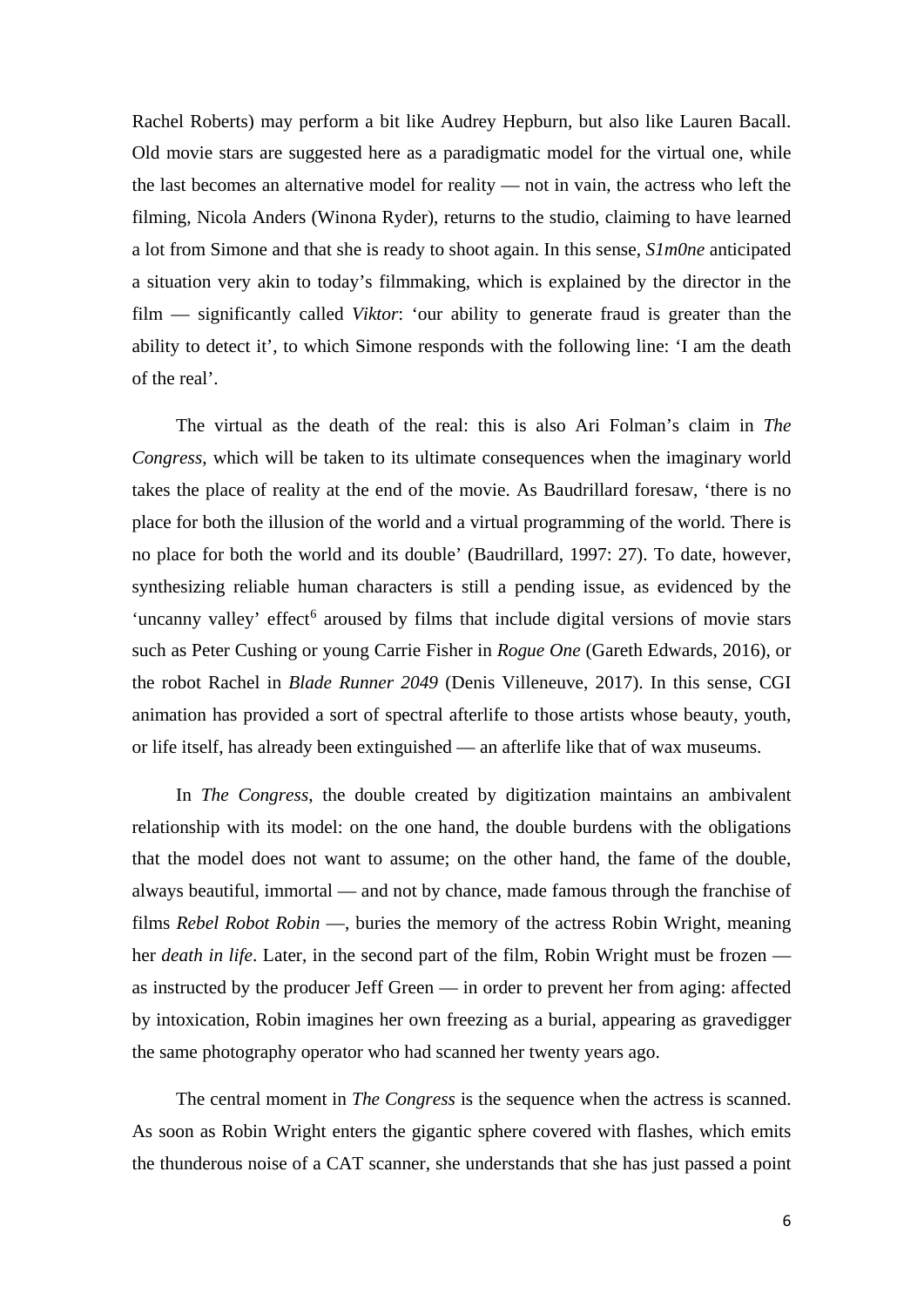<span id="page-7-2"></span><span id="page-7-1"></span>of no return. The scanner will mercilessly devour all of the actress' authentic emotions, that flow from laughter to weeping while she listens to the confessions of her agent, Al, who becomes the unexpected director of her last performance. Somehow, the scene recalls the fabrication of 'Future', or 'Parody', in Thea Von Harbou's novel *Metropolis* (1926), when in the process of transformation from the sweet Maria to the disturbing robot, Rotwang begs Maria to not only cry but also to laugh, so that the android would appropriate that feeling as well (Von Harbou, 1985[1926]: 89). And, as in the *Metropolis* scene, the birth of the double within the matrix-machine leads to something worse than just atavistic fears related to animism.

<span id="page-7-3"></span>In *The Congress*, the digitalization of the performers becomes a predatory act that not only destroys their models, but also the whole production system and consequently, the concept society itself. According to Cholodenko, the computer is today's model of the human — as before was the clock or even the pottery wheel  $(2015: 33)$  —, as 'the computer (re)programmes the human as computer, as computer-human, as ciborg, and vice-versa' (ibid. 38). In the film, Robin Wright's main concern about being scanned is the feeling of being an accomplice to a system that is not humane anymore, as it has already decided to dispense with the human element. Actually, in the film, the collaborationism of movie stars leads to a chain reaction that will end with the 'dismantling of the structure' of filmmaking, and, finally, to its collapse. With the ideas of Holocaust and collaborationism at key moments of the film — as they were also in *Waltz with Bashir* —, it can be said that Ari Folman shares with Jean Baudrillard the impression by which the virtual will eventually become the 'final solution of the real' (Baudrillard, 2003: 39), the apocalypse of culture, and with it, of the humane.

### **2. Spirits in a material world: The animation of phantasmagoria**

<span id="page-7-0"></span>The second part of *The Congress* formulates the cinema of the future as a hallucination that fills the voids of life, eventually seizing total control of it. And the form adopted by future cinema is an animated form: a luxuriant and psychedelic use of 2D animation.[7](#page-8-1) The in this segment of the movie, however, 2D animation embodies a paradox: the animated vision of beings, movable and metamorphic, actually disguises the petrification of society, with people unable to think for themselves, trapped in inertia. In this part of the movie, animation establishes privileged relationships with two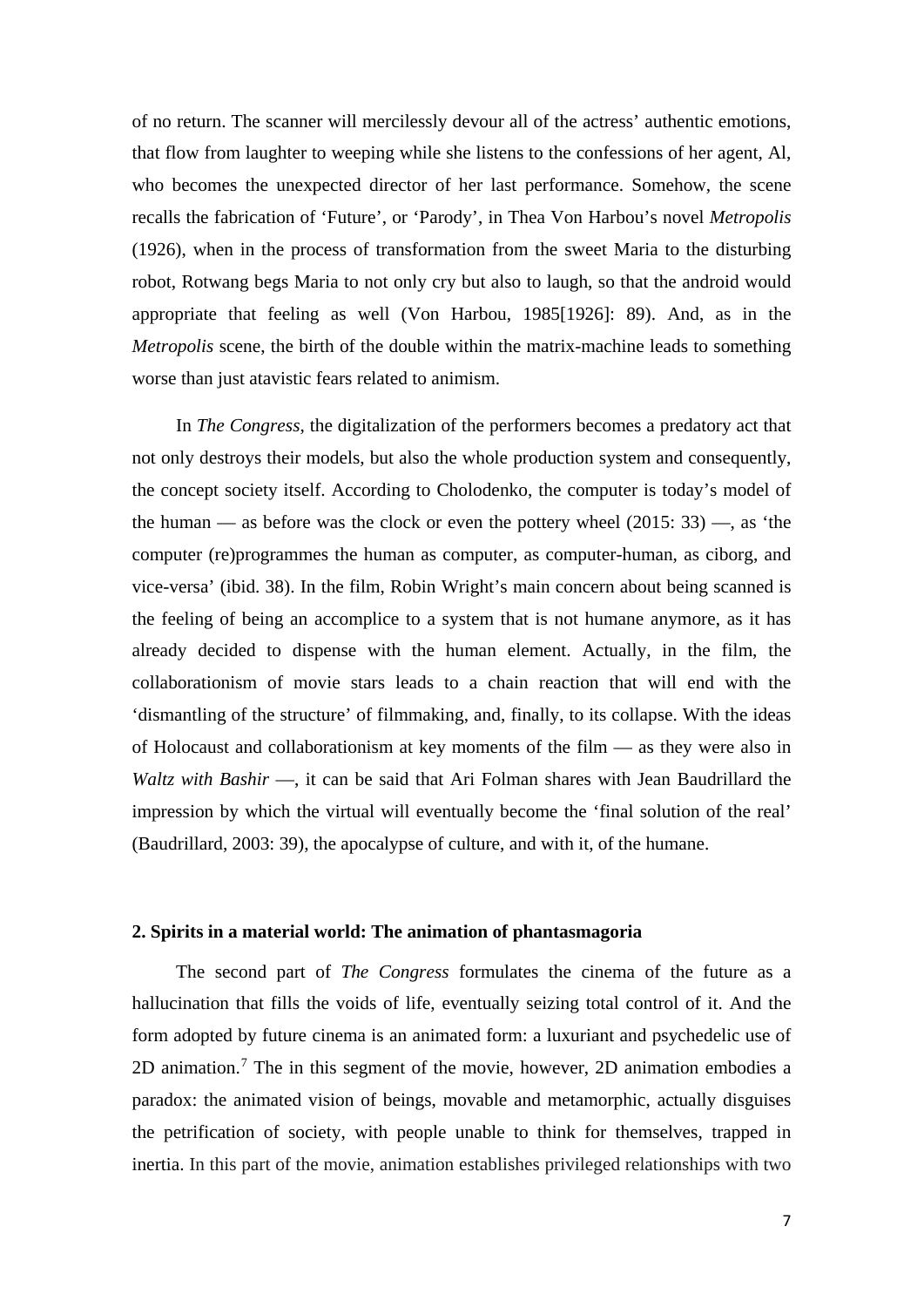ideas: on the one hand, the idea of *animation as imagination*, as a deliberately illusory effect; and on the other, with the idea of *total cinema*, as announced by Edgar Morin taking from Alexander Dovzhenko — and science fiction writers such as Aldous Huxley, Ray Bradbury or Stanisław Lem himself, who shaped their dystopian systems around the world of images.

<span id="page-8-0"></span>Twenty years later, in 2033, Robin Wright visits the 'restricted animated zone' — Abrahama City, new headquarters of Miramount — to sign the renewal of her contract, without realizing what will happen will be the total elimination of the Hollywood structure: now, those that must be erased from the system are the depressed script writers, animators who do not meet deadlines, who fall in love with their characters, etc. Instead, the new industry proposes that the viewers experience the 'free choice', the film as a waking dream after ingesting a chemical compound, acquiring an illusion of interactivity and protagonism: Why be yourself, when you can be Tom Cruise?

<span id="page-8-1"></span>After entering Abrahama City, Robin Wright describes her animated alter ego as the product of 'a genius designer on a bad hashish trip', while she is surrounded by an audience who appears to be dressed in cosplay, we could say, as if it were a gigantic Comic Con. However, after a terrorist attack on this 'restricted zone of animation', Robin Wright is trapped in that world, frozen in coma until she wakes up again in 2053, to find that the whole world is now as seductive and exuberant as Hieronymus Bosch' *Garden of Earthly Delights,* since the chemical has regulated individuals' desires, eliminating their frustrations. Through the ingestion of drugs that regulate the behavior of society, not only the individuals are free to become the desired fetish, be it Elvis Presley, Cleopatra, Buddha, or Jesus Christ, but the surroundings can also be transformed at will; they can be *animated*. However, under this seductive surface a miserable world is hidden, which recalls, in some way, the dystopia in Richard Fleisher's film *Soylent Green* (1973), with a scenario of overpopulation and ecological and climatic catastrophe that governments hide to their citizens. Animation becomes allegory of the hallucinatory state that the film describes, to the extent that it is, along the line suggested by Yoni Goodman, the result of an optical illusion:

Animation is all about fooling the eye—making the eye see what's not really there. Nothing about is real, but you make the eye think it's real. […]—the eye is fooled because it accepts the 'rules' of that world. (Kriger, 2012: 6)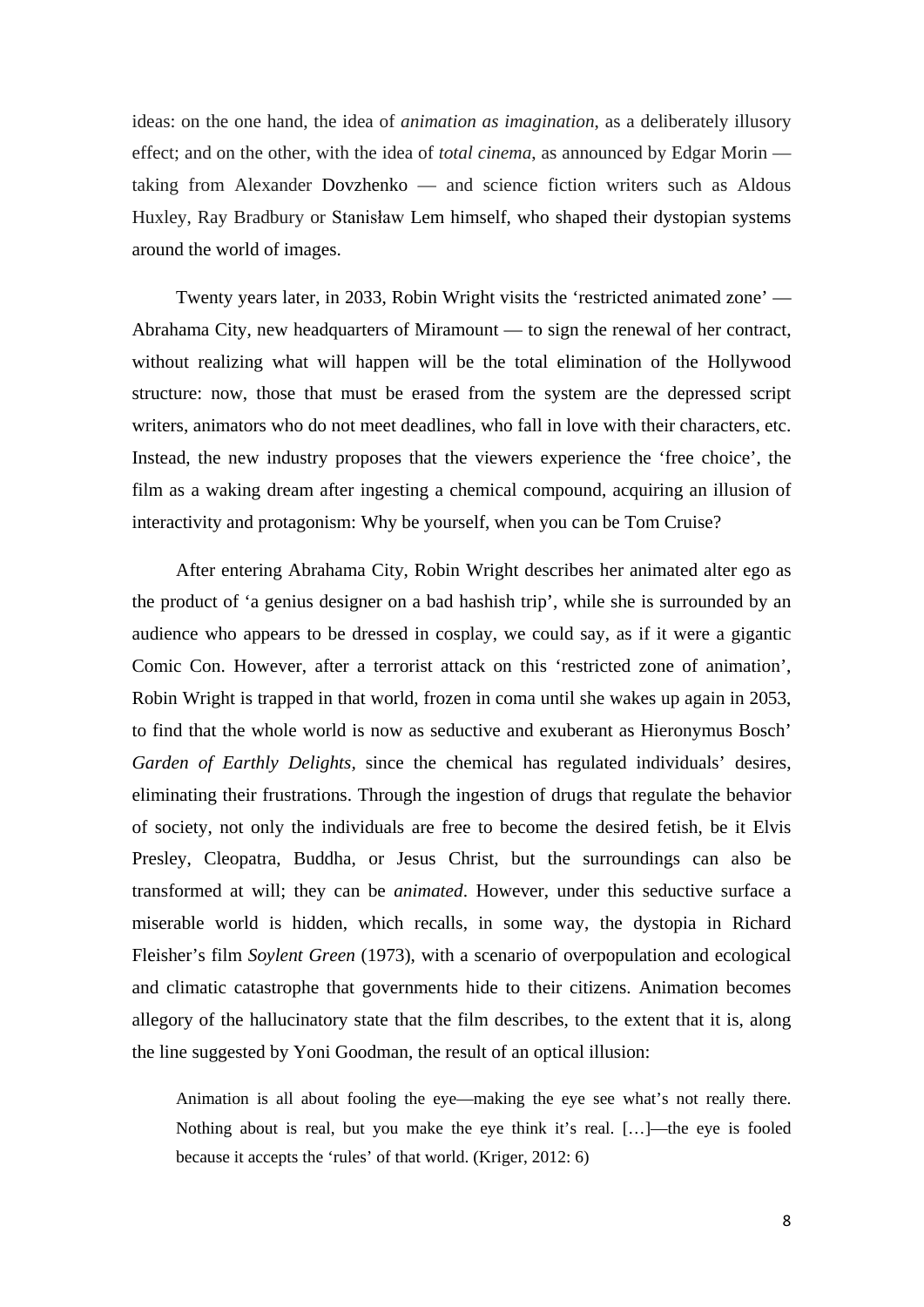The aesthetic break used in *The Congress* allows us to establish relations with other examples where the real is connected to the imaginary and/or *fabricated*, such as Robert Zemeckis's *Who Framed Roger Rabbit* (1988) or Ralph Bakshi's *Cool World* (1992). In these films, animation is a liminal zone, an area where our desire, as well as our fears, are materialized, as can be seen when Wright observes how all around her they reproduce Marilyn Monroes and John Waynes, or even herself, characterized as a superheroine in those films made from her archived images. Like in these cases, the disruptive use of 2D animation leads to *metalepsis*, the combination of 'two worlds that are perceived as mutually exclusive are connected at the same time' (Feyersinger, 2010: 281), like the superposition of a universe that appears more real than another: a *metadiegesis* or second level of representation localized in the *intradiegesis* or worldframe, that invites us to explore different narrative levels. Thus, Ari Folman makes the decision that animation must recreate the imaginary in the most anti-illusionist way possible: the more virtual the environment of the film, the more unreal its representation becomes. For this reason, the animated part of *The Congress* not only serves to shape the sophisticated futuristic world described by Lem — with clothes that change color and highly technological environments —, but also to enhance its most critical side, an aspect that will explode when the effect of fantasy fades out.

<span id="page-9-0"></span>Stanisław Lem's novel proposed the world of the future as a chemical party, an enchanting mirage to endure an insufferable reality: a *hyper-reality*. This suggestion has not only been praised by science fiction literature, but by film critics who anticipated the idea of *total film*: Total film, as suggested by Edgar Morin, is 'the ultimate myth of cinematography […], which is at the same time its original myth' (Morin, 2005[1956]: 41). As well, Alexander Dovzhenko prophesied that there will be 'a cinema without a screen, where the spectator would take part in the film as if he were at the center of the cinematic action' (quoted in Morin, op cit, 42), [8](#page-9-0) what can be understood as a plausible option for the development of what we understand as *cinema*.

Moreover, Jean Baudrillard claimed: 'When the indifference of the masses becomes dangerous for the political or cultural class, then interactive strategies must be invented to exhort a response at any price.' (Baudrillard, 1997: 22). The illusion of interactivity has been pointed out as a strategy of collective control by dystopic literature such as Ray Bradbury's *Fahrenheit 451* (1953) or Aldous Huxley's *A Brave*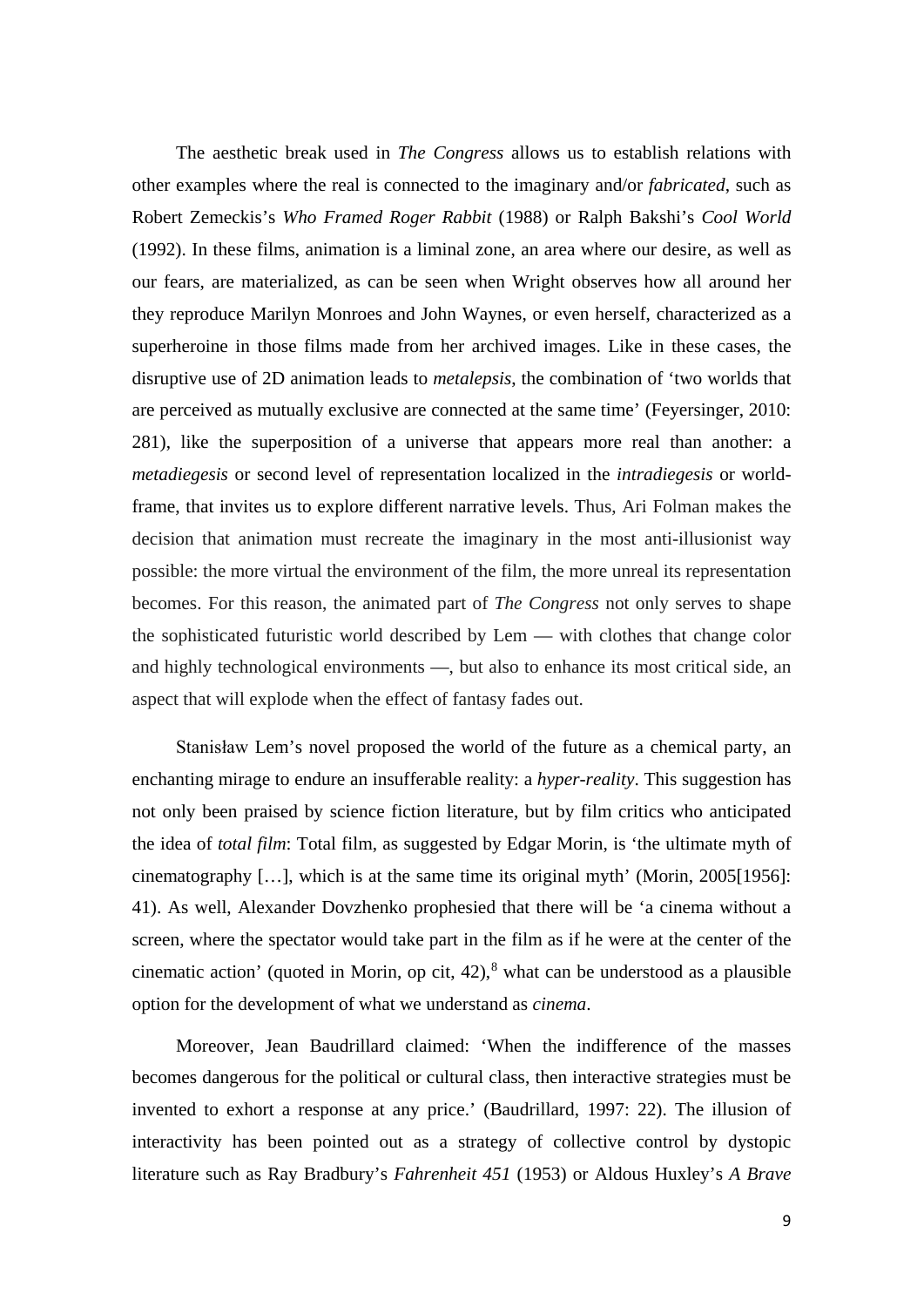*New World* (1932), where the lethargy of the population is in direct relation to the evolution of mass media towards hyper-reality: if in *Fahrenheit 451* television has become directly interactive with the citizens, in Huxley's fable there are sung, spoken, synthetic, colored, stereoscopic and olfactory *films*. Likewise, Lem's novel also suggests this scenario when describing a television that has ceased to exist as a medium, and yet is omnipresent:

(Television hasn't been used for the last fifty years). It takes some getting used to, to have strange people, not to mention dogs, lions, landscapes and planets, pop into the corner of your room, fully materialized and indistinguishable from the real thing. Though the artistic level is quite low. (Lem, 1974 [1971]: 73)

<span id="page-10-2"></span><span id="page-10-1"></span><span id="page-10-0"></span>At present day, the idea of total film is summoned where all senses of the viewer are demanded, and animation is playing a decisive role in the fashioning of such hiperreality, like the creation of mechanisms such as virtual reality (VR) and augmented reality  $(AR)$ , which put the viewers at the center of action. For instance, today tourists can visit architectural remains of historical relevance, such as the ruins of Crete or Olympia, and use AR tablets to see simultaneously their 3D reconstruction, populated with animated characters that invade the space like artificial ghosts.<sup>[10](#page-10-1)</sup> In a near future, VR could be a consistent alternative to travel, through virtual visits to all kind of touristic destinations.[11](#page-10-2) Moreover, we must consider the evolution of videogames linked to AR, like *Pokemon Go* (2016-) — and the generation of parallel worlds through their communities of players — which transform the experience of reality for the users. These multiple realizations of what can also be considered within the specter of total film eventually lead to 'a simulacral process of ecstasis, exponentialising, maximalising, a *hypertrophic* process in the Baudrillardian sense, driving the subject, culture, memory, the human, the world itself, to a delirious state, that of hyperreality, virtual reality […] erasing the human and reality itself' (Cholodenko, 2015: 33). Like in *The Congress*, a reality populated with the creatures and characters that feed our fantasy is a possibility as close as inescapable.

Folman's film describe the future subdued to the phantasmagoria depicted by Lem: the idyllic appearance of a world without conflict, without violence. However, what these components mask is that there are not enough resources in the environment; humans suffer grotesque mutations; climate change has demolished overpopulated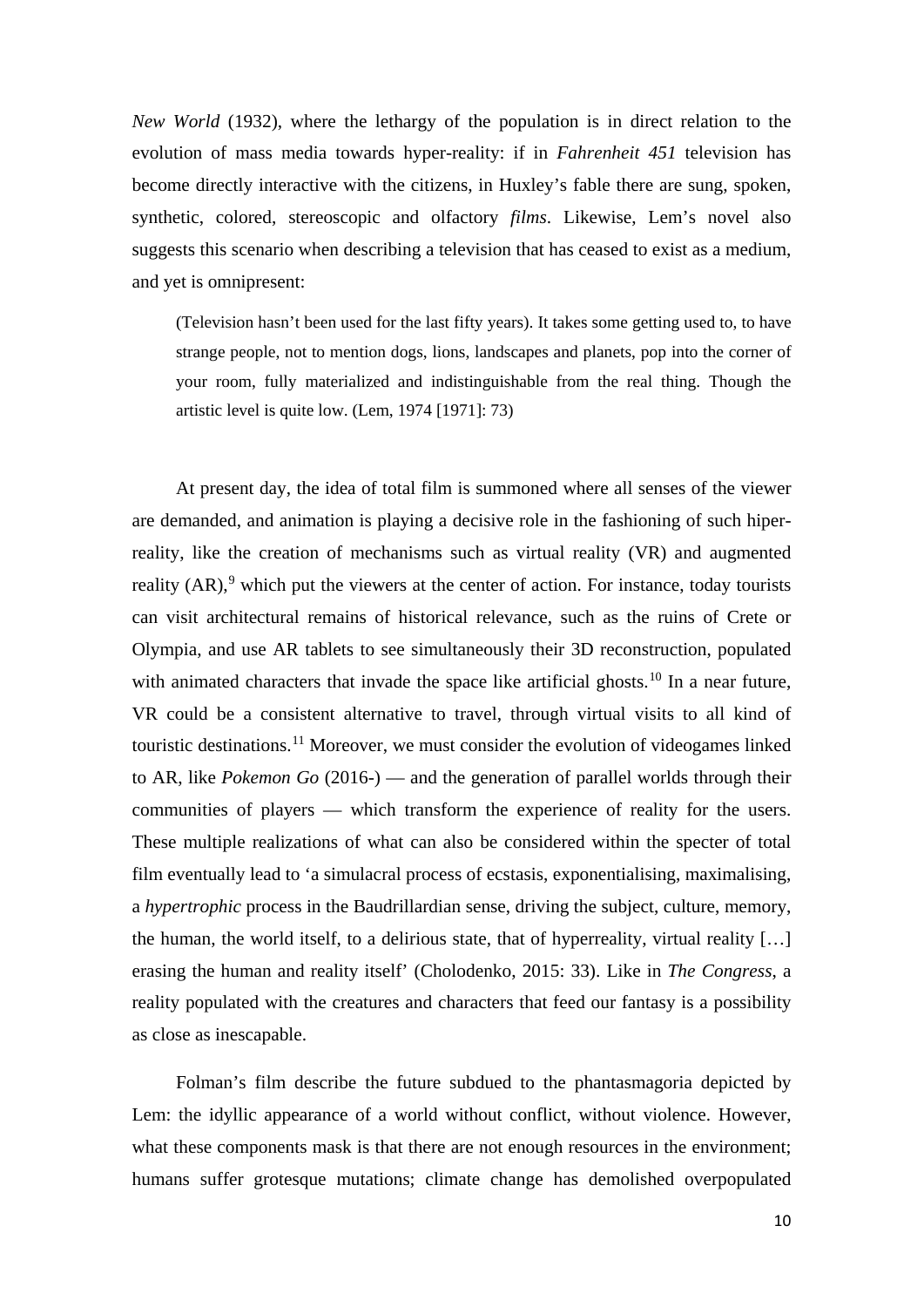cities, and more than existing, the inhabitants subsist. The world, the way it is perceived, is only a mirage used to deal with the intolerable reality:

The general splendour had disappeared without a trace. They walked separately, in pairs, clothed in rags — patches, holes — many with bandages and plasters, some in only their underwear […] amputees and paraplegics rolled along on boards with little wheels, talking and laughing loudly […]. Robots predominated in the crowd, wielding atomizers, dosimeters, spray guns, sprinklers. Their job was to see that everyone got his share of aerosol. (Lem, 1974[1971]: 139-140)

As explained by Doctor Barker (Paul Giamatti) to Robin Wright in the film: 'Once we just masked the truth with antidepressants, drugs that concealed and lied; now we reinvented truth'. In *The Congress*, animation incarnates desire because it substitutes reality, and its use is even more disruptive to the viewer when the illusion fades before Robin Wright's eyes: where there was once a luxurious restaurant, now there is only an abandoned and dilapidated factory; where there were exuberant movies stars, there only remain dazed indigents. If in *Waltz with Bashir* the animation allowed us to see gruesome scenes without feeling wounded by them  $-$  as if it were the 'imaginary camera'[12](#page-11-0) that the conscious uses to protect itself from horror —, the animation in *The Congress* strengthens the impact that Wright's return to the nauseating reality would imply: a shocking experience comparable to that at the end of *Waltz with Bashir*, when the animation gives way to the documental register of the massacre at Sabra and Shatila — the director's recovered memory.

<span id="page-11-0"></span>Although the narrative coincidences between Folman's film and Lem's novel are scarce, their underlying affinity is considerable, causing in the viewers an uneasiness that obliges to reconsider out socioeconomic model and the impact of technology according to Cholodenko, epoch-'defining technologies' are by themselves *animators* (2015: 31). Undoubtedly, *The Congress* suggests a pessimistic hypothesis on just what the machine of cinema can be transformed into, if there are private interests and not the common welfare those who rule the use of animating technologies. As film critic Scott Tafoya pointed out: 'If tomorrow we could end disease but it meant the end of motion pictures, who would give up fantasy for reality? That is the terrifying core of *The Congress*.' (Tafoya, 2014).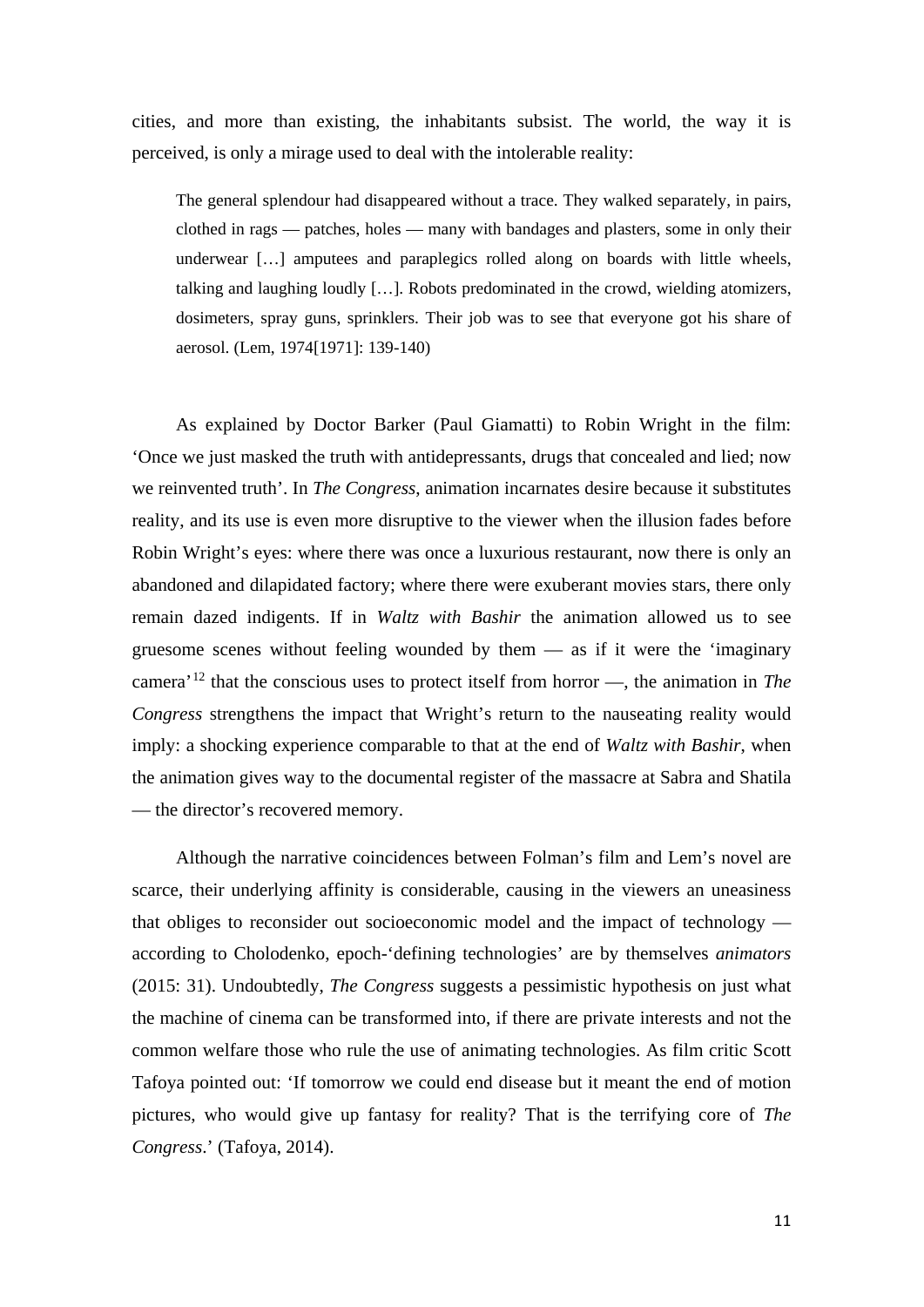### **3. The parallel lives of a cartoon avatar: the animated Star System**

As we have seen, *The Congress* raises interesting questions about the reinvention of the human through animating technologies, which can be immediately applied in today's world. At the same time, we have seen the uses acquired by the 2D animation that were chosen for this film, as a fracture of reality — the metalepsis —, and as a language in opposition to the realistic — since this virtual 'camera' eventually breaks to awake a reaction in the viewer. However, *The Congress* is a complex film to analyze because it abounds in paradoxes between its background message and what its surface may allow one to guess. *The Congress* denigrates Hollywood as an allegory of neoliberalism, but at the same time it maintains a nostalgic relationship with classic Hollywood, which arouses fetish fascination through the Star System — with Marilyn Monroe and John Wayne multiplied around Robin Wright upon arrival to Abrahama City, for instance — and towards a melancholically retro vision of cinema and animation industry: being a futuristic film, the 2D animation style and aesthetics in *The Congress* are directly connected to the traditional cartoon, and especially to the creations by the Fleischer brothers and Walt Disney's — with his *Silly Symphonies* during the 1930s. This section of the paper will consider the historical relationships between the Star System and their animated caricatures, which started a tradition that continues to manifest up to present day.

<span id="page-12-0"></span>Ari Folman states that *The Congress* is 'a story about the search for truth and one's own personality in the next world' (Krammer, 2011), taking as starting point the life of an actress, who observes how her identity vanishes at the service of the *new* film industry, marked by digital image. However, as also exemplified by *S1m0ne* — who is imagined by the audience as an actual actress —, Hollywood stars are a collective construction from their own films and press echoes, in which the real person has little to do — for example, the actor does not stop being an actor during the interviews that take place in the promotions of the films. As well, Robin Wright in Ari Folman's film is not like Robin Wright in the real world, despite the concomitances between the character and the real persona, which is comparable to the plot in TV series *Life's Too Short* (Ricky Gervais, Stephen Merchant, 2011-13), with the actor Warwick Davis starring the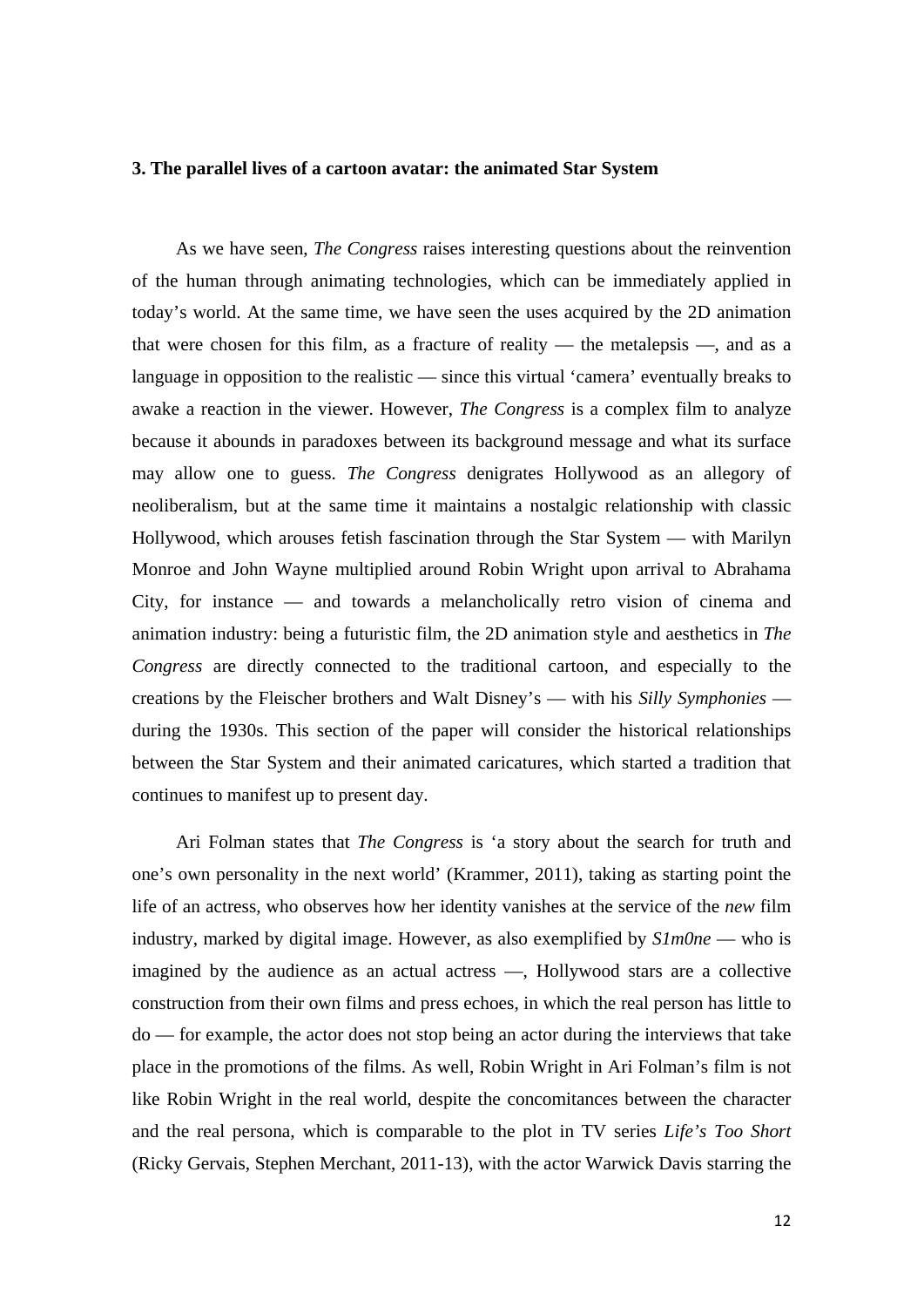actor Warwick Davis; or, more recently, Michel Gondry's series *Kidding* (2018), with Jim Carrey embodying a comedian in crisis, based on his own life experiences. Despite their link to actual events, all these cases pose a fictionalization of reality.

As well, film stars have frequently endured their pigeonholing in a certain archetype, as the characterization associated with a paradigmatic character, making the actors experience the fictionalization of *their own lives* since their characters become objects of desire. It is significant to remember the words of Rita Hayworth at the height of her fame, when she bitterly declared that 'men fell in love with Gilda, but they wake up with me' (Kobal, 1977). Likewise, about this split between person and *star*, Grace Kelly pointed out that for any taxi driver in Hollywood, she was simply 'someone who looks like Grace Kelly' (Grimaldi Forum Monaco, 2007: 84). As observed by Edgar Morin, the world of Hollywood is consubstantial to this dissolution of personality, since film stars are to carry out two lives — that of their films and their real life:

Their contracts even oblige them to imitate their screen personae, as if the latter possess the authenticity. The stars then feel themselves reduced to the state of specters who outwit boredom through "parties" and diversions, while their true human substance is sucked out by the camera. (Morin, 2005[1956]: 40).

Such duality of the artist's life has often led to tragic consequences which have turned cinema into a vampiric medium, as Folman's film suggests in the paradigmatic scene where Robin Wright is scanned; but also when the protagonist enters the hotel in Abrahama City and they say to her in reception that she is 'the sixth *Robin Wright* we received today', which constitutes the first warning of the actress' identity erasure in the animated world. Like Hollywood majors, animation studios created their own star system of popular cartoon characters, and very soon their world was permeated by an abundance of cameos of movie stars, coexisting with animation characters — of which I will name only a few, just to understand why the animation of movie stars is something as old as the Star System.

Already in 1918, Bud Fisher's characters *Mutt & Jeff* included Theda Bara in their cast in an animated short film — from which we no longer have anything but the original poster. Moreover, in *Felix the Cat in Hollywood* (Pat Sullivan, 1923)*,* the feline protagonist met the animated doubles of Charles Chaplin, Gloria Swanson or Cecil B.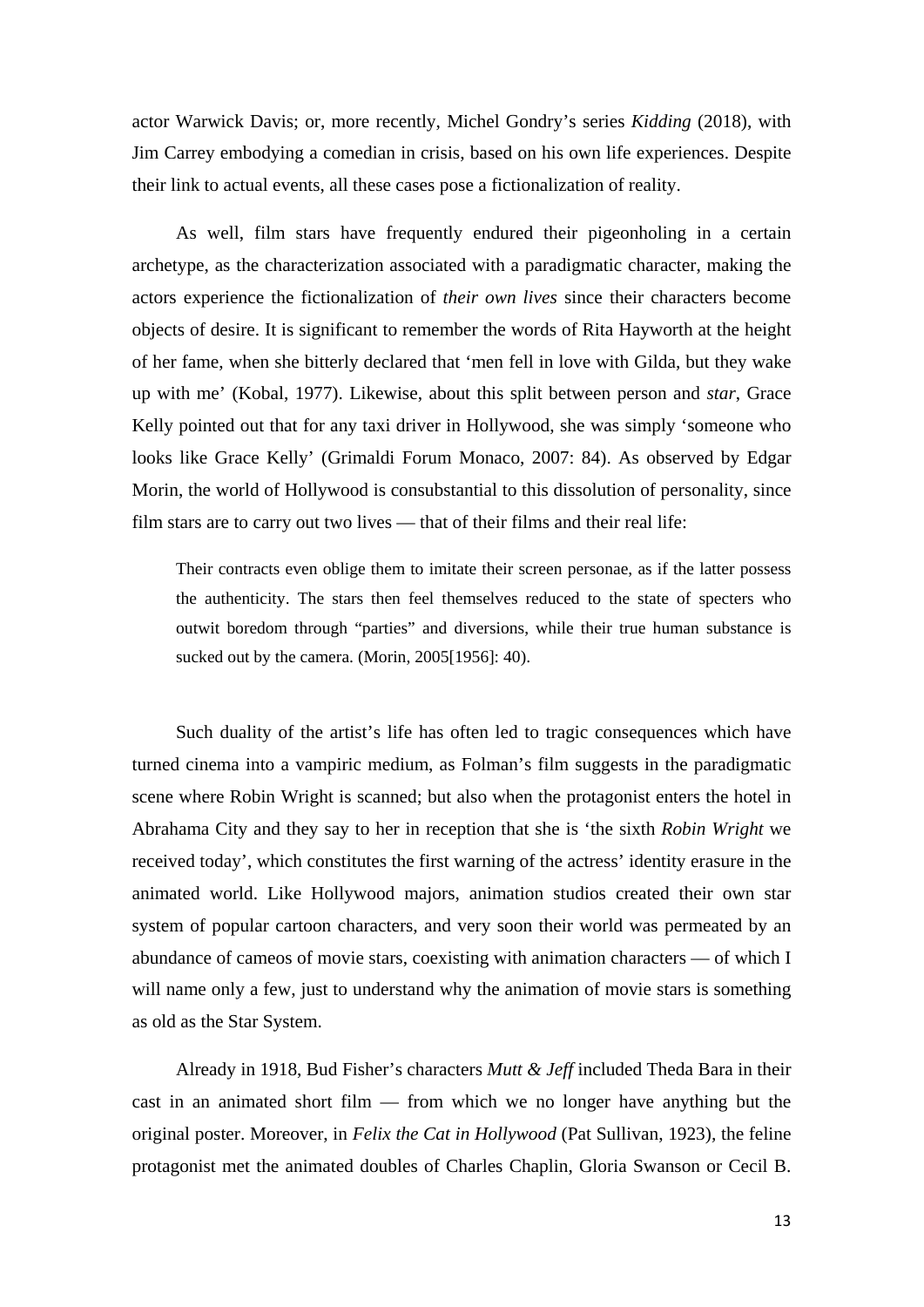De Mille, who were rapidly recognized by the audience of their time. In this sense it is also interesting to revisit two Walt Disney's short films, *Mickey's Polo Team* (1936) and *The Autograph Hound* (1939), where animated and real stars tease each other. In the first, *Mickey's Polo Team,* the 'Movie Stars' team — formed by Stan Laurel, Oliver Hardy, Harpo Marx and Charlie (sic) Chaplin — confront the 'Mickey Mousers' — Mickey Mouse, Goofy, Big Bad Woolf and Donald Duck: in other words, Walt Disney made his own stars beat the best comedians of the time. The second sample, *The Autograph Hound,* allows to identify a usual feature of this kind of cartoons, which was the animated crossover of players who had signed contracts with different majors — the kind of meeting that could never take place in their actual films: this way, *The Autograph Hound* combines Metro-Goldwin-Mayer stars Greta Garbo and Mickey Roonie, with 20th Century Fox performers Shirley Temple, the *Queen on Ice* Sonja Henie, and the Ritz Brothers slapstick trio; ironically, this crossover is similar to today's trend in fandoms of putting together heroes and heroines from diverse universes like Marvel, DC, Disney, *Star Trek*, *Star Wars*, etc. [13](#page-12-0)

Interestingly, although artists were not popular enough if they did not appear in the cartoons, today some of these old film stars are almost forgotten, which perhaps is why these productions lost their relevance after several years: fame is often an ephemeral phenomenon. For all that, the caricature of stars obeyed to their public image, clichés derived from their habitual roles or their physical appearance with which they built a comic gag, and not to the essence of their personality itself, which was irrelevant for the audience. Deliberately aimed at an adult audience, Tex Avery's satirical parody *Hollywood Steps Out* (1941) presents an animated world featuring exclusively film stars such as Clark Gable, Gary Grant, Greta Garbo, Groucho Marx, Johnny Weissmüller, James Stewart, Bing Crosby, etc. Here comedy not only derives from the extreme caricature of their appearance or physical defects — such as Greta Garbo's long feet or Clark Gable's massive ears —, but also from a number of winks to the audience and complicities that imply certain degree of cinephilia.

Despite their comical and iconoclastic aspects, the drawing style in *Hollywood Septs Out* makes visible the difficulty in producing these films: to make the caricature of film stars always recognizable, each character is mostly shown from the same view, renouncing to a more three-dimensional design, except when rotoscopy was used. As a result, the cartoon lacks the elasticity of animation — which also limits the animation of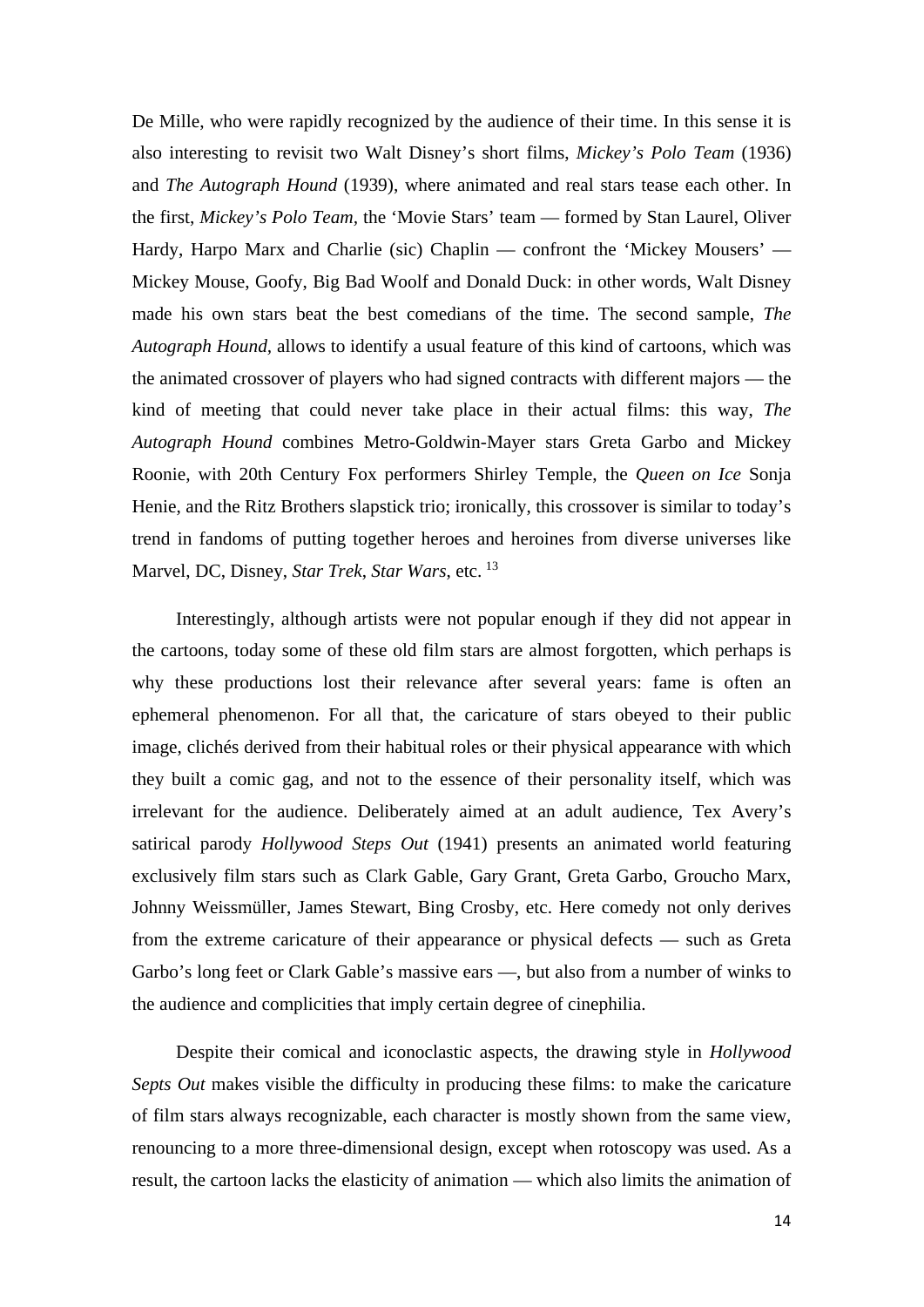*The Congress* in the scenes featuring multiple characters, like Liz Taylor, Muhammad Ali, David Bowie or Pablo Picasso. Therefore, from the 1940s onwards, the cameos of Hollywood stars would tend to disappear, or be limited to very specific moments of cartoons starred by animation characters like Bugs Bunny in *What's Up Doc* (Robert McKimson, 1950), a very self-conscious parody of the comedians who are pigeonholed in the same role or punchline — in this cartoon, Al Jolson, Jack Benny, Eddie Cantor and Bing Crosby appear for a few seconds as park bums.

In addition, it could be mentioned those animation series starring comedians, produced in parallel to their live action films — such as Pat Sullivan's *Charlot* series of short films (1918-19) —, or conceived to spin out the fame of their characters after the retirement of their actors, such as both Hanna-Barbera series *A Laurel & Hardy Cartoon* (1966) — time after the decease of both comedians —, or *Abott & Costello*  (1967) — when Lou Costello had already passed away. This scenario poses a similar state of affairs to the one stated in *The Congress*, with animation relieving the actors of their functions. Also, during the 70s, 80s and 90s, a large number of animation shows were produced to commercially squeeze the success of popular live action series or films, such as the animated versions of the *Star Trek* (Hal Sutherland, Bill Reed, 1973- 75), *The Real Ghost Busters* (Will Meugniot et al, 1986-91), *Teen Wolf* (Gordon Kent, 1986-1988) or *The Mask* (July Murphy, 1995-97); and the more recent *Mr. Bean: The Animated Series* (Aleksey Alekseev et al, 2002-2016), giving as a result a continuum between cinema, animation and television. Most notably, the veteran *The Simpsons* (Matt Groening, 1989-) has re-habituated the audience with the cameos of film and television stars, as well as all kinds of characters from culture, politics or science, as we can also see in other series such as *Family Guy* (Seth MacFarlane, David Zuckerman, 1998-) or *South Park* (Trey Parker, Matt Stone, 1997-).

Eventually, we can make all kinds of fantasies, mockeries and parodies through the animated characterization of celebrities. Animation allows the fulfillment of wishes and fantasies through these idols of the masses, like Charlot defeating the Kaiser (*How Charlie Captured the Kaiser*, Pat Sullivan, 1918) or John, Paul, George and Ringo challenging the Nazi-esque 'Blue Meanies' with the power of their music (*Yellow Submarine*, George Dunning, 1968), although they can also be ridiculed or sadistically exterminated. Through the usurpation of film stars personality, *The Congress* materializes Laura Mulvey's observations about Hollywood as a catalyst of desire: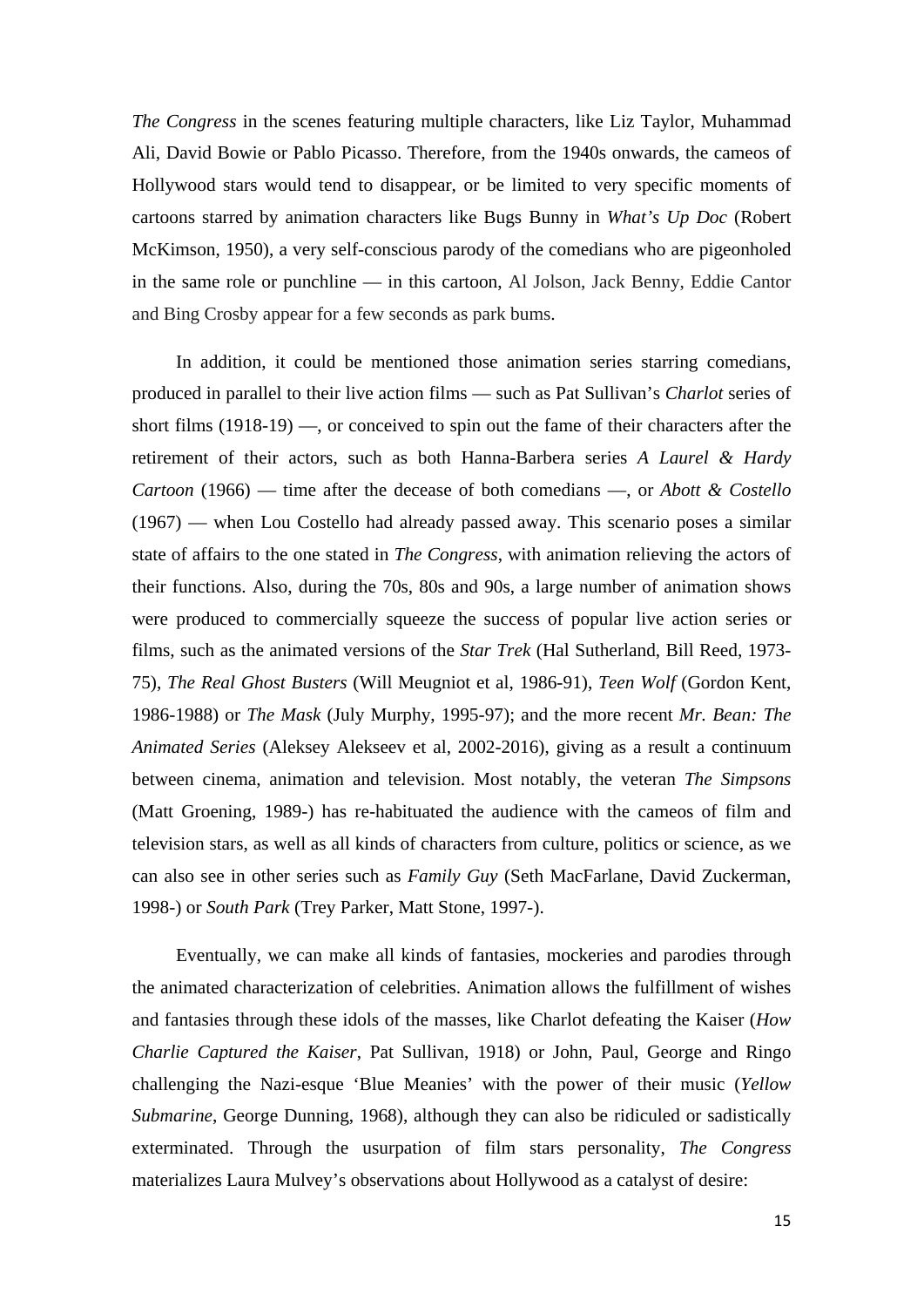The magic of the Hollywood style at its best (and of all the cinema which fell within its sphere of influence) arose, not exclusively, but in one important aspect, from its skilled and satisfying manipulation of visual pleasure. Unchallenged, mainstream film coded the erotic into the language of the dominant patriarchal order. (Mulvey, 2009[1989]: 16)

*The Congress* clearly indicates that cinema and animation are not mutually exclusive worlds: in spite of their ontological differences, they are intimately linked in the collective imaginary, while their intercrossing is a privileged space for desire. Nevertheless, in *The Congress*, animation *is* desire. Animation represents desire through its subversive connotations and infinite transformations. And the (impossible) desire in *The Congress* is to return to the past, the ultimate longing in a future without any hope or purpose.

#### **Conclusions**

*The Congress* significantly resembles a novel like *The invention of Morel* (*La invención de Morel*, Adolfo Bioy Casares, 1940), where the cinematographic apparatus plays a central role in the reinvention of the human. In *The Congress*, the human is dissolved into an *animation* form. The self-referencing universe of cinema in *The Congress* suggests animation as a mean to achieve immortality; however, despite the privileged relationships between animation and cybernetics, robots, and automata — as attempts to pursue the Frankensteinian ideal, none other than the construction of a repairable, *re-animable* body —, when the virtual subdues the real, its only consequence is the *erasure* of the human, because we tragically become what we consume most.

Moreover, if the digital becomes 'not only the archive but, as such archive, the crypt of (the memories of) the human' (Cholodenko, 2015: 32), traditional animation has endured a parallel process, which concludes with its own subdue to the digital. Thus, Ari Folman contrasts CGI with animation conceived as a purely human work, suggesting a melancholic on animation as a world entirely *invented*, designed frame by frame.

By placing animation at the center of its dystopian apparatus, *The Congress* ponders on animation of the future, and animation of the past. Aesthetically, its 2D animation scenes have anticipated the retro-style tendence followed by some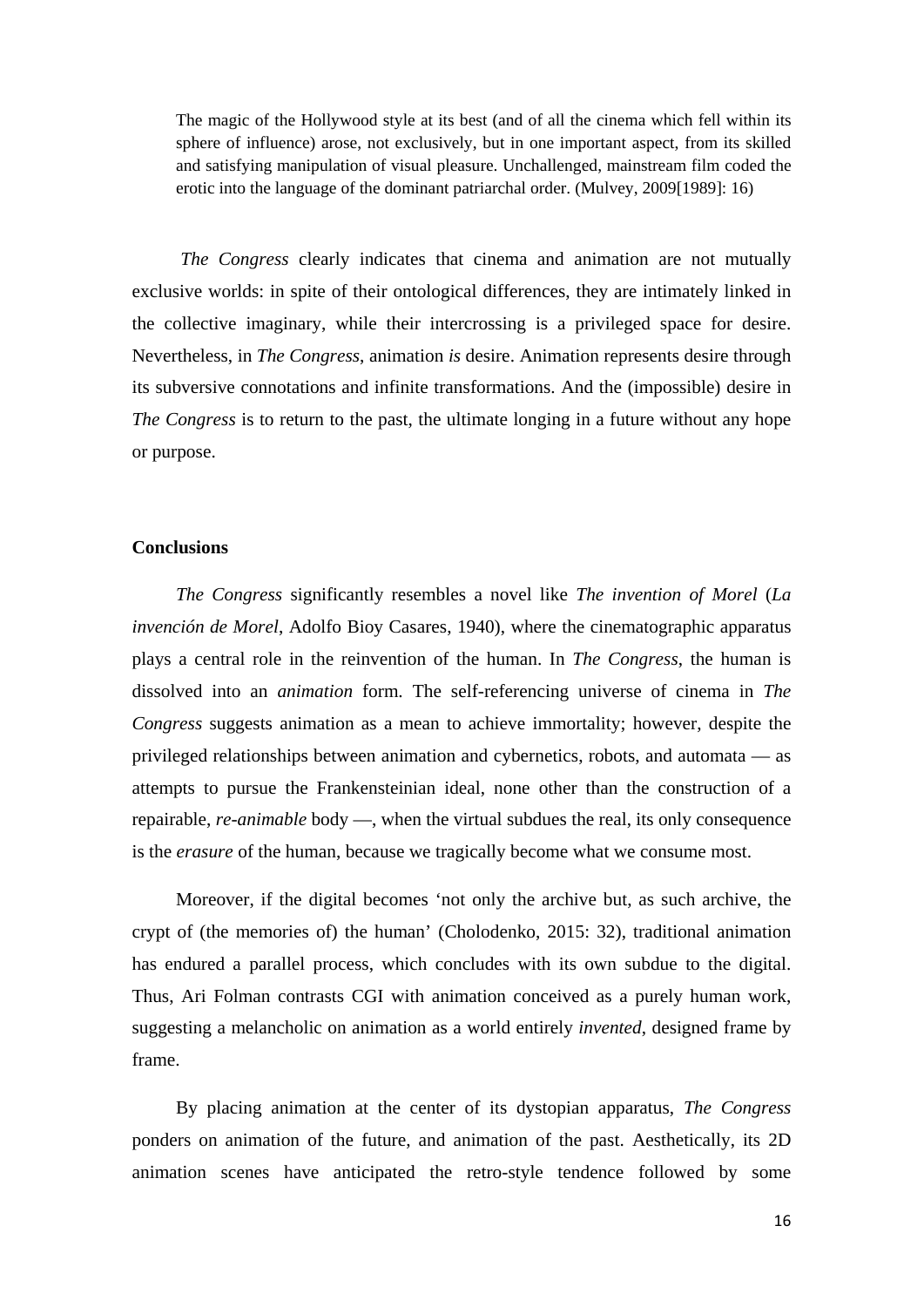workpieces like videoclips — such as *Are You Lost in the World Like Me*? (Steve Cutts, 2016), which reflects bitterly on the impact of mediating technologies in our view of the world — and the popular videogame *CupHead* (Studio MDHR, 2017). In *The Congress*, Folman confronts CGI animation — conceptually *present*, but technically *absent* from his film — with 2D animation, used to describe a hallucinatory state. In this sense, 2D animation in the film not only plays an interesting role in avoiding an illusion of authenticity — the suspension of disbelief that CGI facilitates in Hollywood cinema —, but also replaces that state with an aesthetic experience, where cinema is conscious of itself as if it were a lucid dream, penetrating such an unstable and *animated* entity as psychic life, inaccessible through any other medium than the evocation that allows us 'to imagine the world from someone else's perspective' (Honess Roe 2013: 25).

Eventually, Ari Folman's formulation of *animating* technologies as a hallucination that fills life's voids, taking over life completely, has not only been praised by Sci-fi, but by what Alan Cholodenko relates to Baudrillard's 'hysteresis': the collectively organized dream is none other than that of social networks, the *cloud*, music on iPods, messages that need to be answereed while we walk on the street — never in a straight line —, zombified: where the *hyperhuman*, the *shadow*, has made the body its own crypt (Cholodenko 2015: 38).

To finish, *The Congress* not only takes up the suggestions emanating from Stanislaw Lem's text, but also contributes to critically illustrate a future page in the history of film — and that is of humanity: the disappearance cinema as we know it, dissolved in a myriad of languages, genres and (plat) forms, where animation plays an essential role. If in *Waltz and Bashir*, the film itself can be recognized as an analogy of its own therapeutic function —as much as for Ari Folman making the film meant *remembering*—, in *The Congress* animation is the symbolic apparatus that supports Folman's dissection of animation as a vertebral element of industry, entertainment and society.

#### **References**

Baudrillard, Jean (1997) 'Aesthetic Illusion and Virtual Reality', in Nicholas Zurbrugg (ed) *Art and Artefact.* London: SAGE, 19-27.

Baudrillard, Jean (2003) *Passwords*. New York: Verso.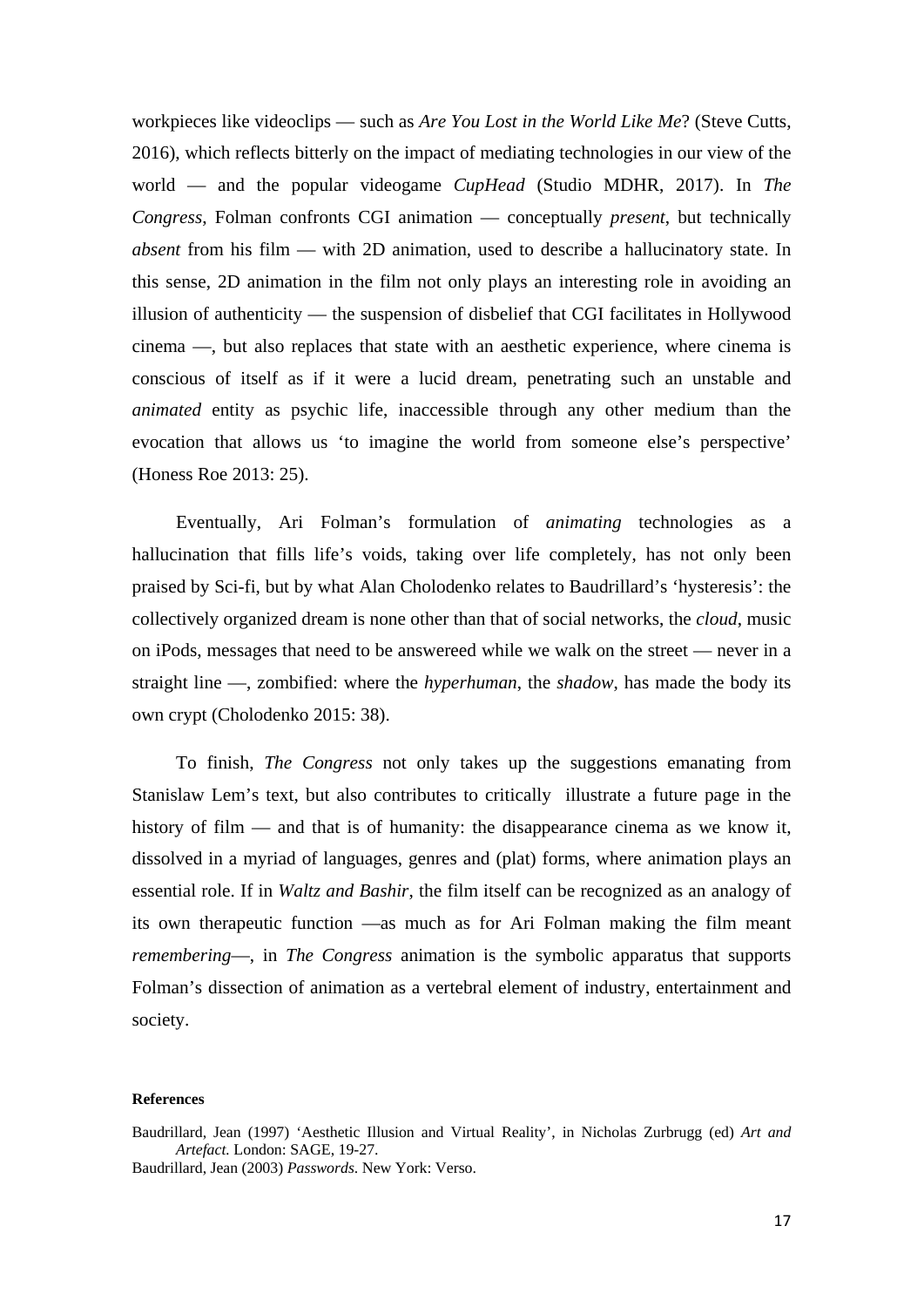Blatter, Janet (2014) 'Folman's Uncanny Valley'. *Animation World Network*, 27/10/2014. Avaliable at: https://www.awn.com/blog/folman-s-uncanny-valley (accessed November 2018).

- Brooks, Xan (2013) Cannes 2013: The Congress review. *The Guardian*, 16/05/2013. Avaliable at: http://www.theguardian.com/film/2013/may/16/thecongressreview> (accessed April 2016).
- Burch, Noël (1999[1991]) *La lucarne de l'infini: Naissance du langage cinématographique*. Paris: Nathan (*El tragaluz del infinito (Contribución a la genealogía del lenguaje cinematográfico)*. Trans. Francisco Llinás. Madrid: Cátedra).
- Cholodenko, Alan (2015) 'Computer Says No', or the Erasure of the Human', in Brad Buckley, John Conomos (eds) *Erasure. The Spectre of Cultural Memory*. Oxford: Librl Publishing, 31-47.
- Debruge, Peter (2013) 'Cannes Film Review: 'The Congress''. *Variety*, 16/05/2013. Avaliable at: http://variety.com/2013/film/reviews/cannes-film-review-the-congress-1200482236 April 2016).
- Eisenstein, Sergei (2011[1940-48]) *Disney*, in Oksana Bulgakowa, Dieter Hochmuth (eds) *Sergei Eisenstein | Disney*. Trans Dustin Condren. Berlin, San Francisco: PotemkinPress, 9-123.
- Feyersinger, Erwin (2010) 'Diegetic Short Circuits: Metalepsis in Animation'. *Animation: An Interdisciplinary Journal*, vol. 5(3): 279-294.

Grimaldi Forum Monaco (eds.) (2007) *Los años de Grace Kelly, Princesa de Mónaco*. Monaco: Skira.

Hachero Hernández, Bruno (2015) 'Deformar a la Gorgona: la imagen animada como estrategia para documentar el horror'. *Con A de animación*, nº 5, vol. *Animación: punto de encuentro*: 114-125.

Honess Roe, Annabelle (2013) *Animated Documentary*. London: Palgrave Macmillan.

Hutchinson, Kate (2014) 'Robin Wright in The Congress: Dark Side of the Toon', *The Guardian*, 11/08/2014. Avaliable at: http://www.theguardian.com/film/2014/aug/11/ari-folman-the-congressrobin-wright (accessed April 2016).

Kobal, John (1977) *Rita Hayworth: Portrait of a Love Goddess.* New York: Berkley.

- Krammer, George (2011) 'Ari Folman on The Genius of Stanisław Lem', *Culture.pl*, 31/03/2011.
- Avaliable at: http://culture.pl/en/article/ari-folman-on-the-genius-of-stanislaw-lem (accessed April 2016). Kriger, Judith (2012) *Animated Realism. A Behind-the-Scenes Look at the Animated Documentary Genre*. Oxford: Focal Press.
- Lem, Stanisław (1974[1971]) *Kongres futurologiczny*. *Bezsenność* (unknown date of 1971). Kraków: Wydawnictwo Literackie (*The Futurological Congress.* Trans. Michael Kandel. New York: Harvest).
- McCarthy, Todd (2013) 'The Congress: Cannes Review', *Hollywood Reporter*, 16/05/2013. Avaliable at: http://www.hollywoodreporter.com/review/congress-cannes-review-523950 (accessed April 2016).
- Morin, Edgar (2005[1956]) *Le cinema ou l'homme imaginaire. Essai d'anthropologie*, Paris: Les Éditions de Minuit (*The Cinema, or The Imaginary Man.* Trans. Lorraine Mortimer. Minneapolis: University of Minnesota Press).

Mulvey, Laura (2009[1989]) *Visual and Other Pleasures*. Basingstoke: Palgrave Macmillan, 2nd edn.

- Silvio, Teri (2010) 'Animation: The New Performance?' *Journal of Linguistic Anthropology*, vol. 20, issue 2: 422-438.
- Tafoya, Scott (2014) 'The Congress'. *RogerEbert.com,* 29/08/2014. Avaliable at: http://www.rogerebert.com/reviews/the-congress-2014 (accessed April 2016).

Von Harbou, Thea (1985[1926]). *Metropolis*. Berlin: August Scherl (*Metrópolis*. Trans. Amparo García Burgos. Barcelona: Orbis).

#### **Bibliography**

 $\overline{a}$ 

Delgado Sánchez, Cruz (2016) *¡A ver quién se anima! Actores animados, dibujos de carne y hueso.* Madrid: Diábolo.

<sup>&</sup>lt;sup>1</sup> 'The computer has gone global, 'inside' and 'outside' the telly, ist net (inter), web (world wide) and reign as "medium of all media", networking, enveloping and operating everything […]. As all technologies, for me themselves animators, do, especially epoch-'defining technologies'.' (Cholodenko 2015: 31).

<sup>2</sup> Peter Debruge (2013), who recommends *Waltz with Bashir* followers moderate their expectations, indicates that the free adaptation of the novel has meant, in his opinion, the lack of connection between Lem's allegory and our world ('somewhere in his adaptation, Folman lost the thread that connects this speculative fiction allegory to our world.')